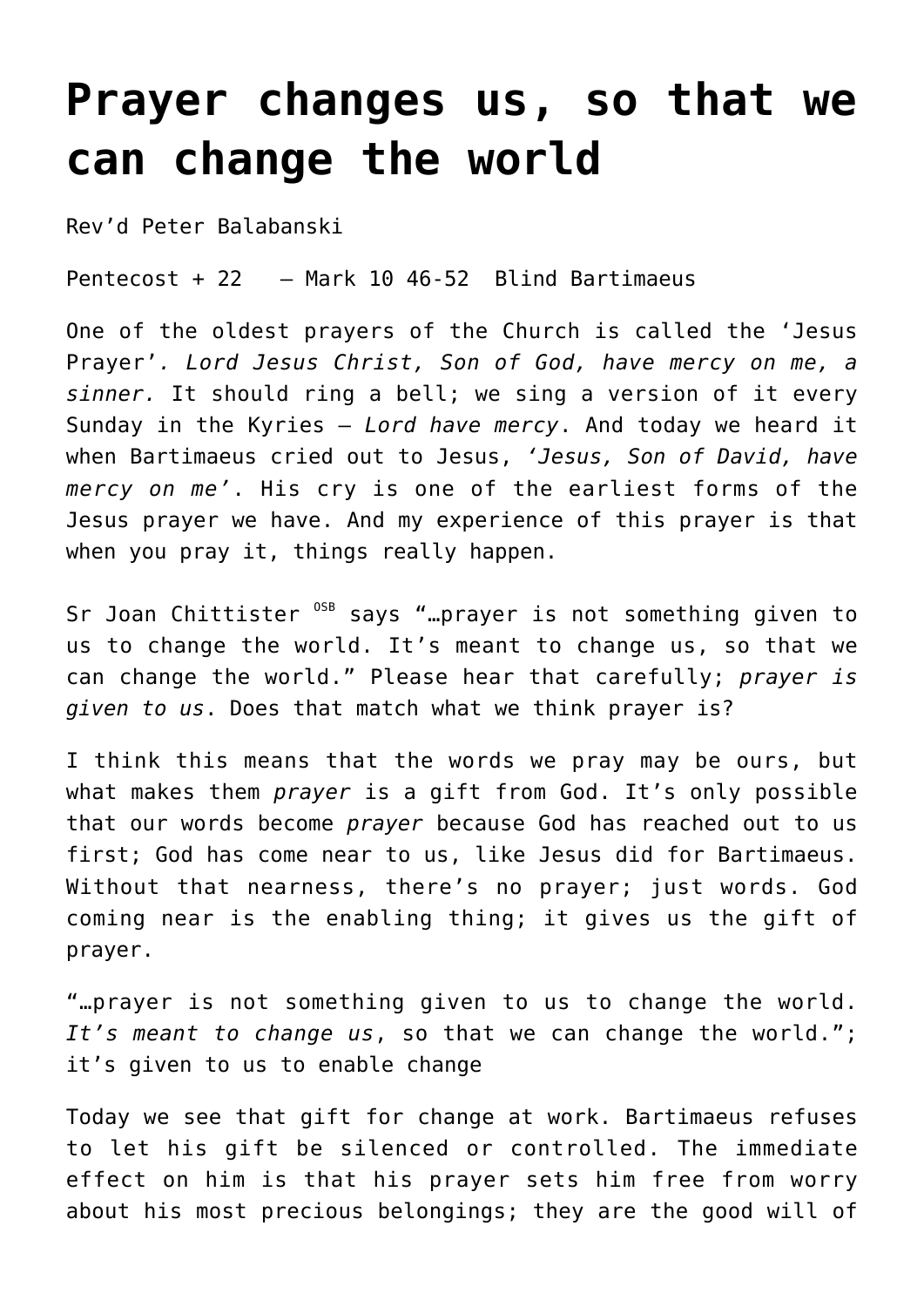his neighbours, and his beggar's cloak – both absolutely critical to his survival. He ignores his neighbours' attempts to control his access to Jesus. And he throws off his cloak. He might never find it again. Bartimaeus discarding his cloak becomes for us an image of someone who leaves their old life behind when he springs up to go to Jesus. "…prayer is not something given to us to change the world. It's meant to change us, *so that we can change the world*." …

*Prayer* changes the people around Bartimaeus because of this change they see in him – he changes from a beggar into a disciple. As Bartimaeus blindly feels his way towards Jesus, people who, moments ago, were trying to shut him up have turned into his cheer squad. They were an impediment to his healing one minute, and an aid to it the next. "…prayer is not something given to us to change the world. It's meant to change us, so that we can change the world."

In today's Gospel passage, I see this understanding of prayer come to life in a way that confronts me head on. I feel Mark's eyes on me. I'm one of that capricious crowd. First I'm trying to gag Bartimaeus – sternly ordering him to be quiet – and then the moment Jesus has said the magic words, 'call him here', I change and become all friendly and encouraging; 'Take heart; get up, he is calling you.'

I'm afraid that first reaction is sometimes my instinctive behaviour when I'm confronted by overwhelming need; need that I can't possibly meet myself. Rather than refer it on to Jesus, who can meet any need, I can be tempted to turn a blind eye to the need: to turn my back; "*what can I do about it*?" And if it's insistent, I might even be tempted to discourage the messenger from telling me about it.

When I do that, who's being blind to what Jesus can do? Who needs to be changed? Today, Mark helps us see a blind beggar sitting next to the dusty road that runs up from Jericho to Jerusalem. I wouldn't have seen him otherwise. And that beggar